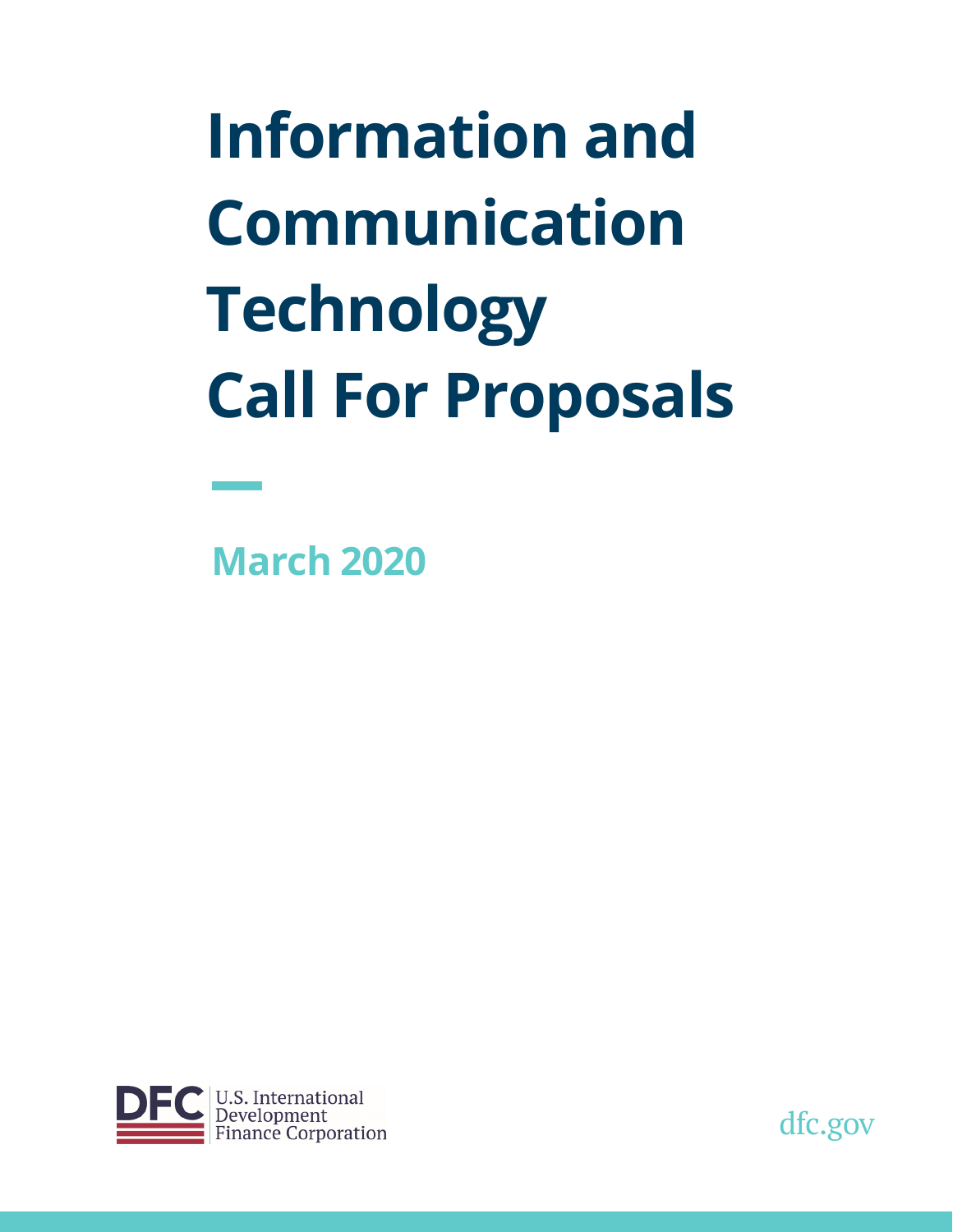

The U.S. International Development Finance Corporation (DFC) is launching its Call for Proposals (the "Call") from fund managers seeking DFC financing for funds that invest in fifth generation cellular network ("5G") related companies operating in DFC-eligible emerging market countries via equity, debt, and equity-related instruments.<sup>1</sup> The Call will be open to managers from all eligible regions and strategies.

 DFC is America's development bank, and partners with the private sector to finance solutions to the most critical challenges facing the developing world today. We invest across sectors including energy, healthcare, critical infrastructure, and technology. DFC also provides financing for small businesses and women entrepreneurs in order to create jobs in emerging markets. DFC investments adhere to high standards and respect the environment, human rights, and worker rights.

DFC has engaged external alternative investment advisors to assist in evaluating proposals received in response to the Call.

| <b>Key Dates</b>           |          |  |
|----------------------------|----------|--|
| Call Issued                | March 10 |  |
| Proposals Due <sup>2</sup> | June 15  |  |

| <b>Geographic Focus</b> | <b>Eligible Fund Investments</b> |
|-------------------------|----------------------------------|
|                         | Equity                           |
| Indo-Pacific Region $3$ | Convertible Debt                 |
| Africa                  | Mezzanine Debt                   |
|                         | <b>Senior Debt</b>               |

# **PURPOSE OF THE CALL**

i DFC seeks to select one or more funds targeting investments in DFC-eligible countries for expansion, business development, spin-outs, growth capital, management buyouts, restructuring, and/or privatization. This selection will be conducted through a competitive process. DFC has sole discretion to respond to multiple agency objectives in making its selection, including policy priorities, market needs, and the ongoing construction of a balanced and diversified portfolio.

<span id="page-1-0"></span> $15G$ -related investments examples include: mobile network operations; service providers; equipment providers; equipment manufacturers; data centers; advanced software; artificial intelligence; towers; fiber; or subsea cable; among others.

<span id="page-1-2"></span><span id="page-1-1"></span><sup>&</sup>lt;sup>2</sup> DFC may extend this date at its sole discretion.

 $3$  Visit  $\underline{\text{Where We Work}}$  for a full list of DFC-eligible countries.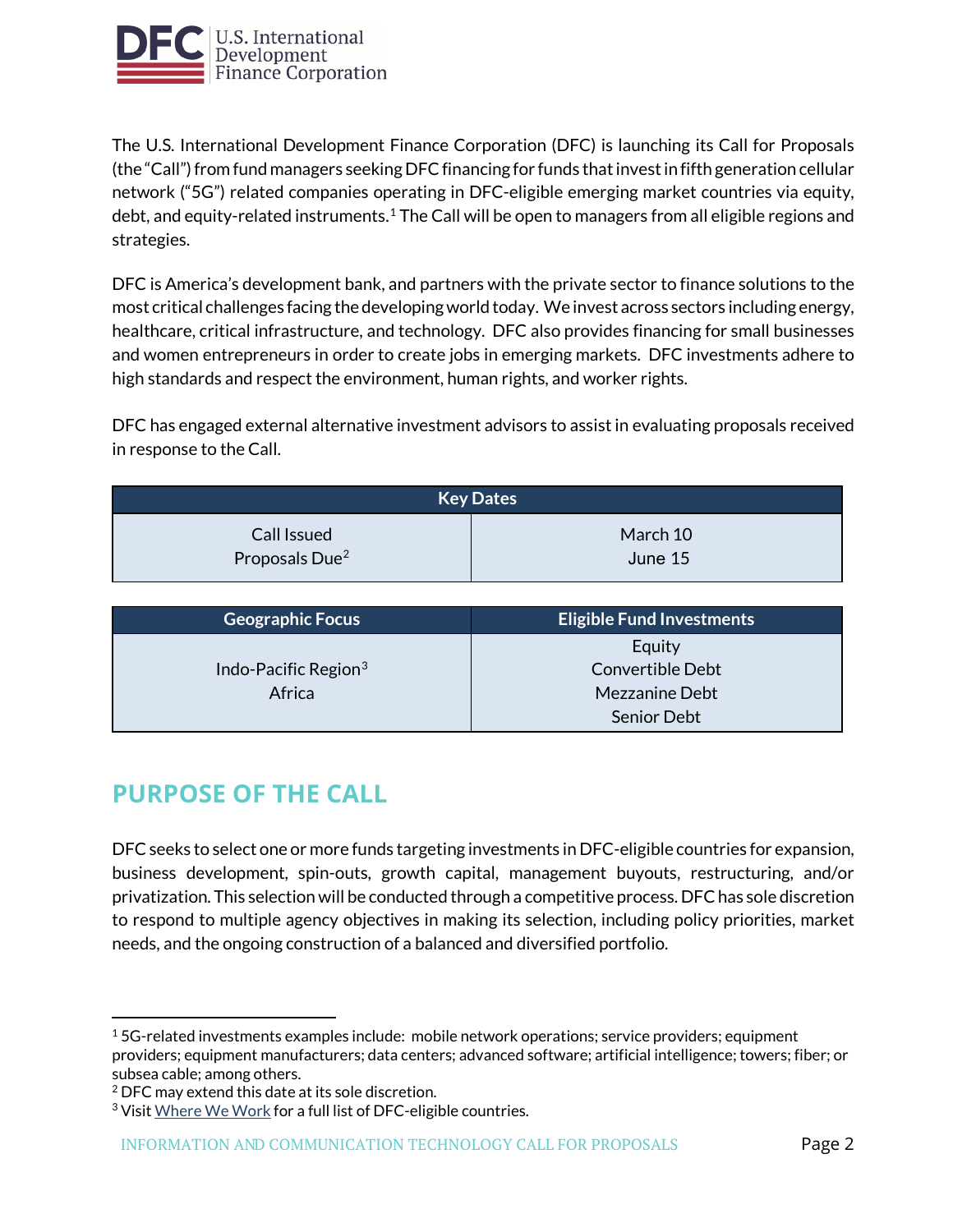

# **FUND QUALIFICATIONS & CHARACTERISTICS**

- Fund is expected to invest in open & secure information & communication technology ("ICT") assets poised for disruption by the transition to 5G.<sup>4</sup>
- Target assets and countries should be described in a fund's submission.
- A fund's investment thesis should reflect the fund manager's prior experience and track record.
- DFC is targeting funds with total capitalization of \$500 million or more (including the DFC commitment).
- Funds must be privately owned and managed.

## **SELECTION CRITERIA**

- 1. Credibility and thoughtfulness of the proposal; consistency and clarity of the investment thesis and proposed exit strategies.
- 2. Previous track record of the fund management team making long-term risk investments in the emerging Indo-Pacific and African region, and the team's telecom infrastructure experience.
- 3. Experience, depth, credibility and cohesiveness of the fund management team and details of its local presence for portfolio management and monitoring.
- 4. Competitive position of the fund manager, including deal sourcing, ability to add value to investments, reputation and capital markets access.
- 5. Ability of the fund manager to raise sufficient equity capital to close the proposed fund in a reasonable amount of time.
- 6. The fund manager's experience as a fiduciary in managing institutional capital, meeting reporting requirements and administering a fund.
- 7. Demonstration of how the proposed fund and its investments may have a positive developmental impact on the host country/countries in areas including, but not limited to: job creation, infrastructure improvements, social policies and corporate social responsibility initiatives, as well as technology and knowledge transfer.
- 8. Ability of the fund manager to comply with DFC's policies related to environmental and social sustainability as well as respect for human and workers' rights. For further details on DFC policies, please visit [DFC Policies.](https://www.dfc.gov/sites/default/files/media/documents/DFC_ESPP_012020.pdf) [5](#page-2-1)
- j. 9. DFC prefers, but does not require, a "U.S. Connection," which means that the manager or GP must either (i) be a U.S. entity that is at least 25% U.S.-owned or a foreign entity that is majority U.S.-owned, OR (ii) raise investment capital from U.S. investors that is equal to or greater than 25% of the DFC loan. As an example, for a \$500 million dollar fund in which DFC participates with a \$100 million loan, the GP must raise \$25 million of capital from U.S. investors. A fund

<span id="page-2-0"></span><sup>4 5</sup>G investment examples include: mobile network operations; service providers; equipment providers; equipment manufacturers; data centers; advanced software; artificial intelligence; towers; fiber; or subsea cable, among others.

<span id="page-2-1"></span><sup>&</sup>lt;sup>5</sup> DFC Policies incorporate the International Finance Corporation Performance Standards.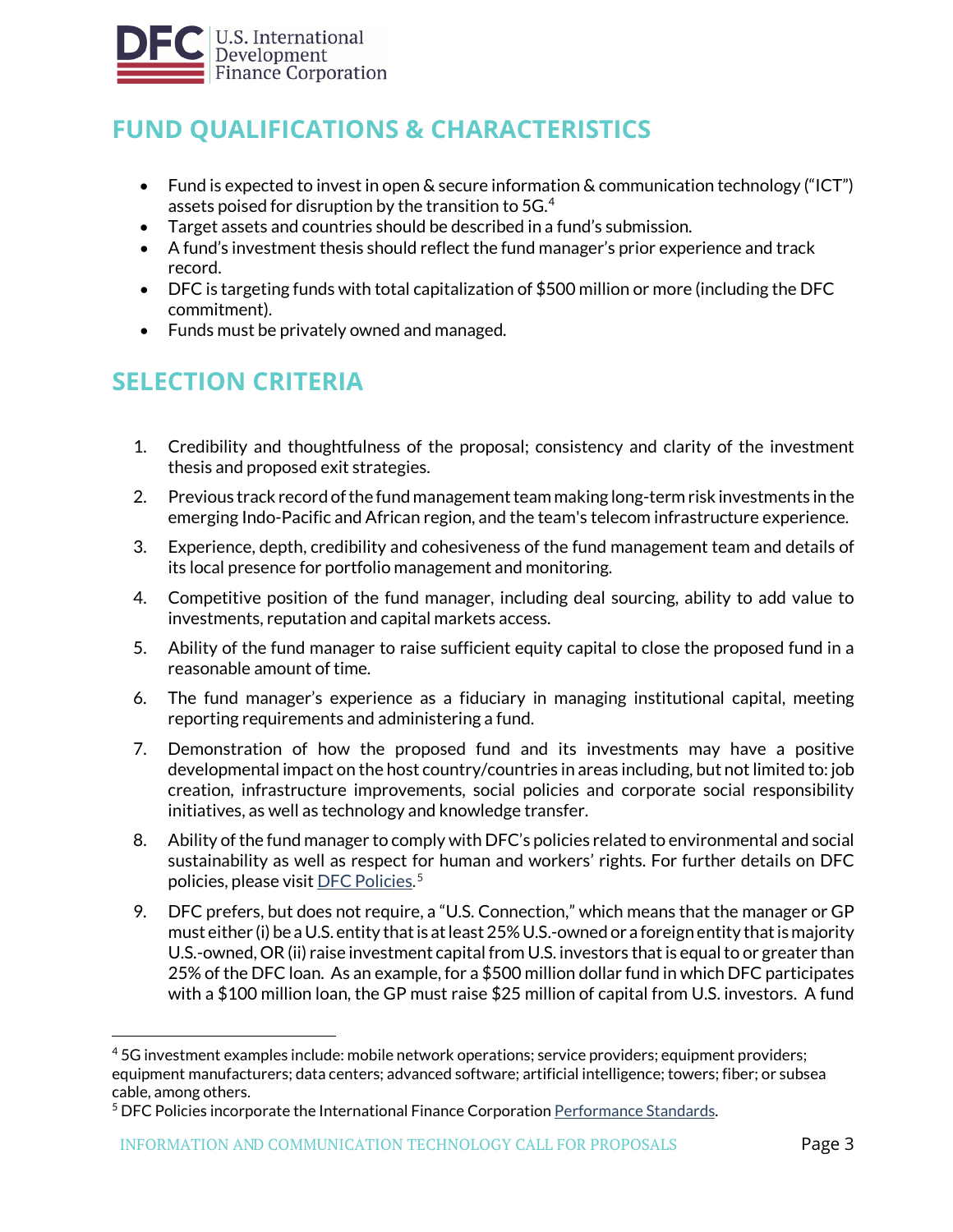

need not have already secured U.S. investor commitments to apply to DFC, but ability to raise U.S. investor commitments will be considered.

# **SELECTION PROCESS**

#### **Non-Qualifying Proposals**

Each proposal will be reviewed against the criteria of the Call. Those fund managers not selected for further due diligence review will be notified via email. The selection process is very competitive, and DFC receives proposals from many highly-qualified managers. Regrettably, DFC does not have the capability to support all of the worthy funds that apply.

#### **Selection of Finalists**

An Evaluation Committee comprised of DFC staff and assisted by the Advisors will determine which applicants will become finalists and selected for further consideration. The DFC team may conduct on-site due diligence of finalists. DFC may select candidates for further due diligence based solely on their written proposals.

#### **Recommendations & Approvals**

Upon the completion of due diligence, the Evaluation Committee will make its recommendation for selecting one or more funds to DFC's Investment Committee and Board of Directors, as appropriate. The Evaluation Committee reserves the right to recommend any of the finalists or none of them.

### **DFC PARTICIPATION IN SELECTED FUNDS**

DFC financing takes the form of a structured senior loan to the fund.

#### **DFC Loan Summary Terms**

- **Loan amount:** The loan amount may range from a \$100 million to \$200 million commitment, but will be limited to 25% of a fund's total capitalization, as determined by DFC.
- **Term**: The DFC loan maturity is co-terminus with a fund's primary term.
- **Facility Interest**: DFC will earn interest that will be 100 basis points less than the LP hurdle rate, which will compound and be paid pursuant to a waterfall.
- $\overline{\phantom{a}}$ • **Profit Participation**: DFC will receive pro rata share of fund profits after the GP catch up is paid (i.e. proportionate to DFC's capital contribution).
- **Seniority:** The DFC loan allows for distributions to equity investors on a pro rata basis with DFC until the earlier of (a) the time of sale of the fund's final portfolio asset, (b) the end of the fund's primary term, upon which DFC will go senior in the waterfall until it has been repaid its principal plus 4% (compounded semi-annually) unless the maturity date is extended, or (c) an Event of Default.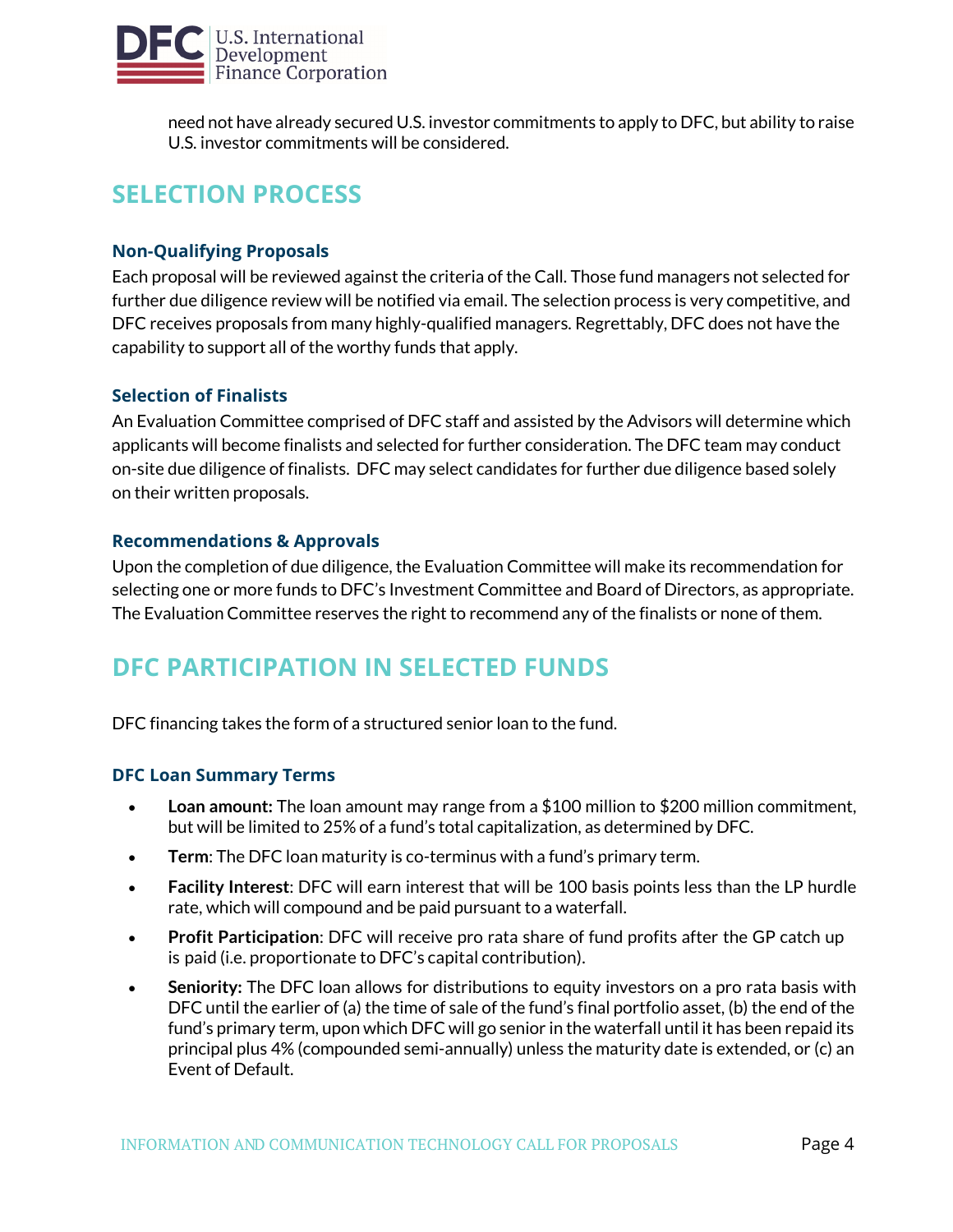

- **Events of Default**: Payment default (in violation of the waterfall), insolvency, fund termination and material adverse change.
- **Fund Governance**: DFC provides proportionate consent according to its percentage contribution to the capitalization of the Fund; DFC is a voting member of the investor advisory committee.
- **Fees & Expenses**: The DFC loan can be drawn to pay management fees and expenses.
- **Security**: The DFC loan is unsecured, and is non-recourse to LPs of a fund.
- $\overline{a}$ • **Country Eligibility and Policy Compliance**: DFC will only fund investments in DFCeligible countries ([Where We](https://www.dfc.gov/what-we-offer/eligibility/where-we-work) Work) and reserves the right to review prior to loan disbursement each fund investment for compliance with DFC investment policy standards [\(DFC Policies\).](https://www.dfc.gov/what-we-offer/eligibility/our-investment-policies)

### **SUBMITTING A PROPOSAL**

#### **Set up a user account**

Complete the information requested in the [User Account](https://www3.opic.gov/dfcforms/Account/Login.aspx) form and select the "Submit" button to transmit that information to DFC. Please open a User Account as soon as possible if you intend to submit a proposal.

#### **Submit your proposal online**

Once you have set up a User Account, log in and select [Submit a Proposal.](https://www3.opic.gov/DFCForms/Account/Login.aspx) Through your User Account, you may view your submissions and upload related documents at any time until you click the "Submit" button. Click the "Add Document" button in order to upload a document. Once you are ready to send your completed proposal to DFC, click "I certify that this proposal is complete" and click the "Submit" button. Once you click "Submit", your proposal will be sent to DFC and will no longer be available for editing and you will not be able to submit any more documents.

#### **Please ensure that your proposal is complete before you click "Submit".**

DFC reserves the right not to consider any proposal submitted after the deadline or to extend the deadline at its discretion.

# **QUESTIONS RELATING TO THIS CALL**

 $\epsilon$ Applicants are welcome to [submit questions a](https://www3.opic.gov/DFCForms/Account/Login.aspx)bout the Call to DFC. DFC will post answers to those questions deemed pertinent to all applicants on this page. Given that all applicants will be able to view these questions and answers, applicants should be cognizant of divulging proprietary information in their questions.